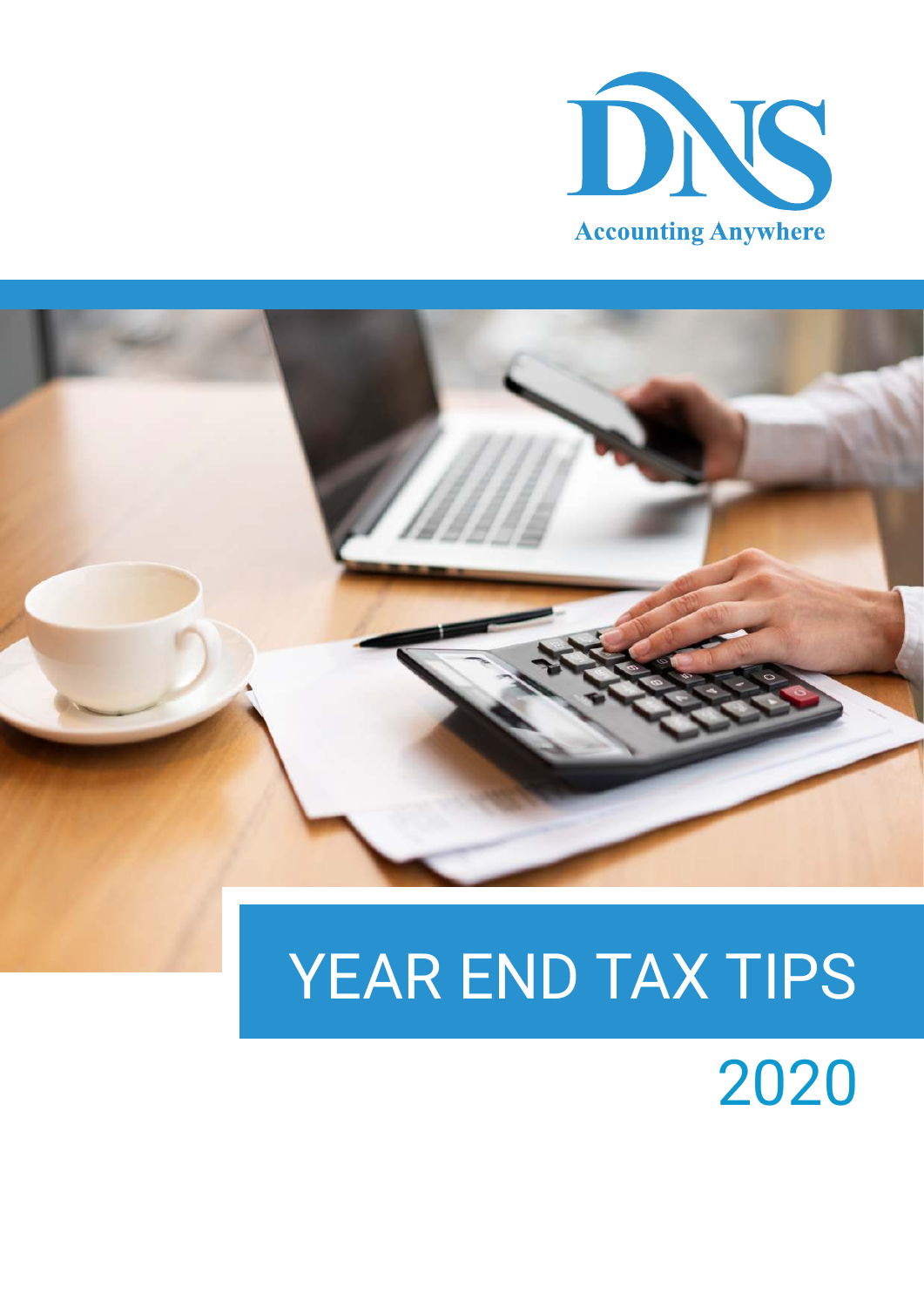# **Table of Contents**

#### **Content Page No.**

| <b>Planning Opportunities</b>                                                                                  | 03 |
|----------------------------------------------------------------------------------------------------------------|----|
| Income Levels                                                                                                  | 03 |
| Marriage Allowance France Construction Construction Construction Construction Construction Construction Constr | 04 |
| Dividend Allowance                                                                                             | 04 |
|                                                                                                                | 05 |
| Capital Gains Allowances                                                                                       | 05 |
| Capital Allowances                                                                                             | 06 |
| <b>Pension Contributions</b>                                                                                   | 06 |
| <b>Gift Aid Donations</b>                                                                                      | 06 |
| Inheritance Tax (IHT) - Lifetime Allowances                                                                    | 07 |
| Individual Savings Accounts (ISAs) Accounts and Saving Construction of the Individual Savings Accounts (ISAs)  | 07 |
| Lifetime ISA                                                                                                   | 08 |
|                                                                                                                |    |
|                                                                                                                |    |

**09 Big Tax Bill?**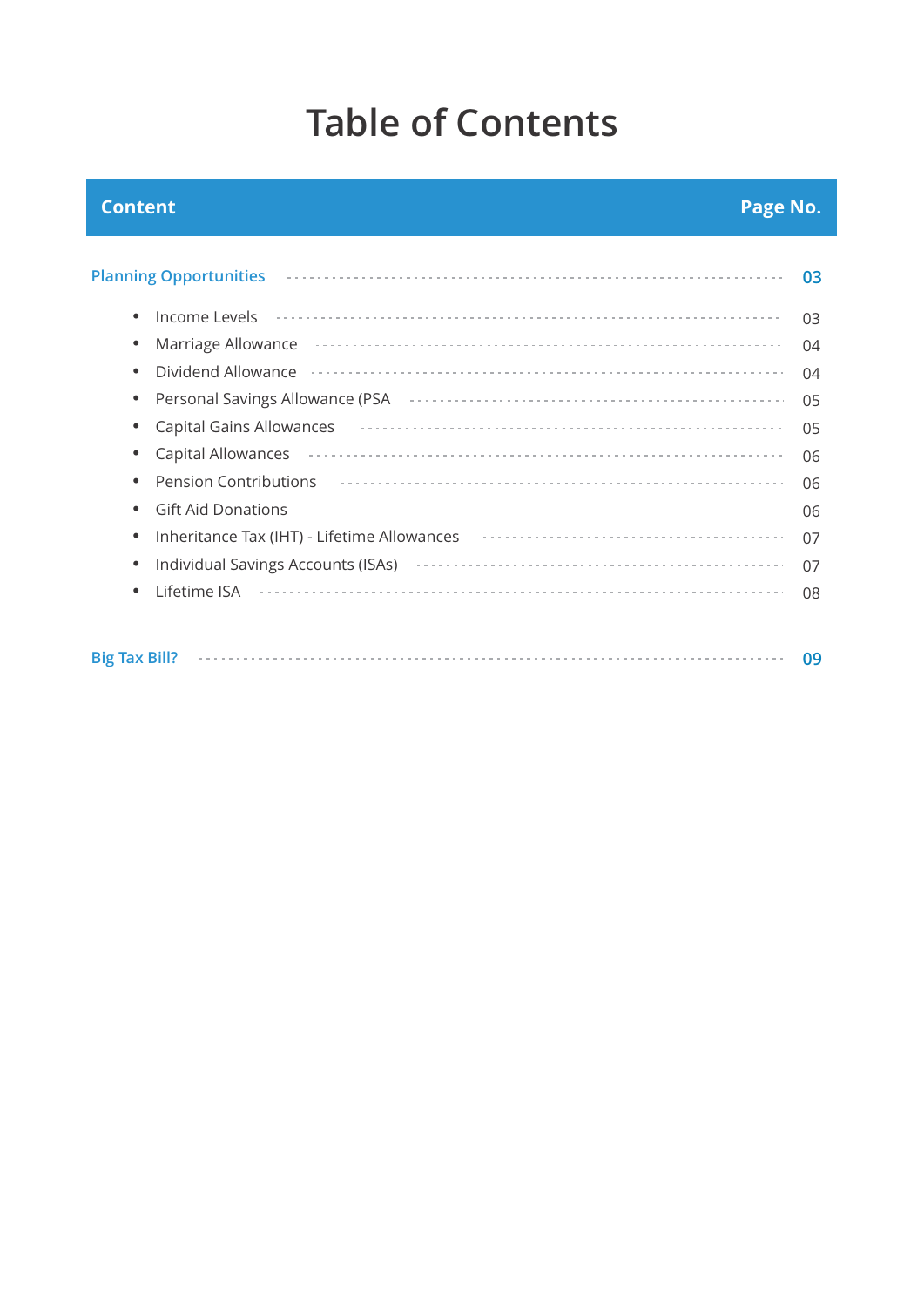### **Planning Opportunities**

As the Tax Year is coming to a close, everyone is looking for ways to optimise their taxes.

- HMRC assesses taxes etc annually timing can change your tax bills.
- Many allowances are allocated annually use them or lose them.
- And finally, HMRC change their rules regularly will this affect you.

So, what is your income and tax this year, and what do you anticipate for next year. What are your opportunities to change this and thus reduce your tax bills?

Now is the time to do an annual review, to check previous plans have worked, make new ones and rearrange your affairs if necessary.

If you want to know more or need help considering your personal position, then do contact DNS Accountants.

#### **Income Levels**

If you are in business in your own right, whether as a sole trader, the director of a company, or just a rental property owner, then you may have the opportunity to plan the timing of your personal income and/or expenses and hence effect your personal tax bills i.e. what would happen if you took that money, made that sale or incurred that expense next year instead?

Points to look out for:

- $\bullet$  Wages pay national insurance if you earn over £719 pm, but an employee earning over £512 in a month or a director earning over £6,136 in the year gets national insurance credits. These credits earn you entitlement to state pension & jobs seekers payments – so do not miss out.
- Student loan repayments are due at 9% if total income exceeds £18,912 (plan 1).
- $\bullet$  Personal allowances are lost if total income exceeds £100,000 effectively a 60% tax band in the middle of the 40%.
- One quarter of mortgage interest obtains tax relief by reducing your income in 2019/20 tax year but in 2020/21 year no mortgage interest will be deducted from income – 20% of sums not deducted from income may be available to reduce your tax bill.
- Capital Gains tax rates can be affected by total income levels

Reasons to increase your income before 5th April 2020

- You have not earned National Insurance credits
- You have not used your tax allowances
- You cannot make gift aid donations if you do not pay income tax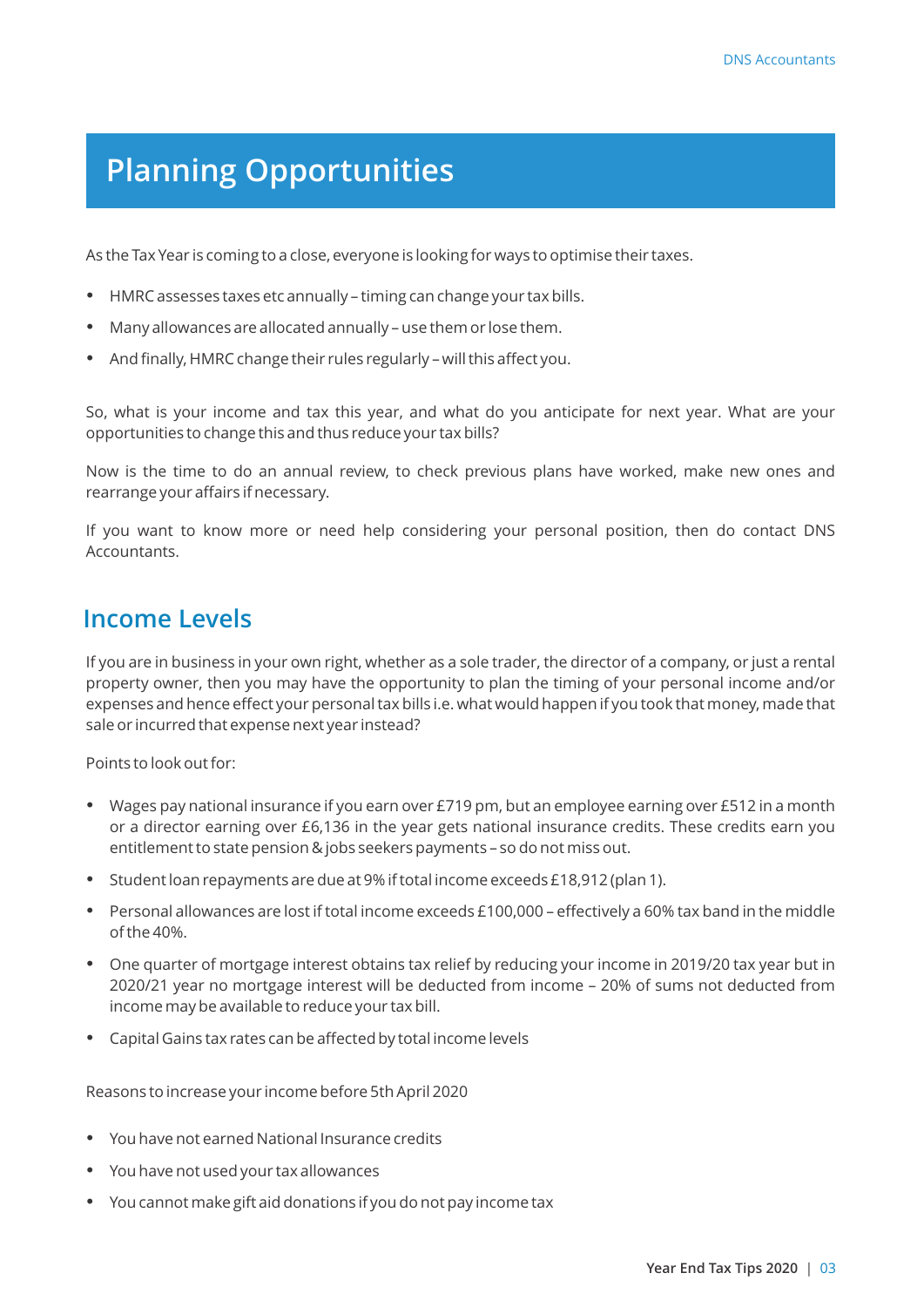- You would pay higher tax if you postponed taking the income
- You have already triggered maximum paybacks this year, but taking the money now could stop you triggering them next year
- You have losses, investment relief or Capital Allowances to claim that would otherwise be lost
- Next year's income is uncertain but could be high e.g. Off payroll working
- Allowances no longer available e.g. CGT rule changes
- You anticipate tax rate increases in the future

Reasons to decrease your income before 5th April 2020

- You would pay lower tax if you postponed taking the income
- Only just gone into next tax bracket or triggered paybacks
- Next year's income is uncertain but could be very low e.g. want to claim tax credits
- Better tax allowances/rates next year
- Income based bills e.g. student loan repayments, child benefit rebate

Talk to your DNS accountant to discuss your opportunities

#### **Marriage Allowance**

If you are married and each have income of less than £50,000, then it may be to your advantage to claim the marriage allowance. This effectively transfers 10% (2019/20 - £1,250) of the Personal Allowance from one spouse to the other. This is most beneficial if the lower earner has not earned enough to use their personal allowances, as you can save up to £250

HMRC will accept back dated claims, currently to 2014/15 tax year.

#### **Dividend Allowance**

Individuals may now receive £2,000 of dividends per annum tax free, irrespective of other income. If dividend income exceeds £10,000 then a personal tax return is required. Between these sums additional tax is due but may be assessed by HMRC independently of the need for a personal tax return.

Transfer of shares between spouses is usually tax neutral and can hence be used to make best use of this personal allowance. Do talk to DNS accountants about the benefits for you.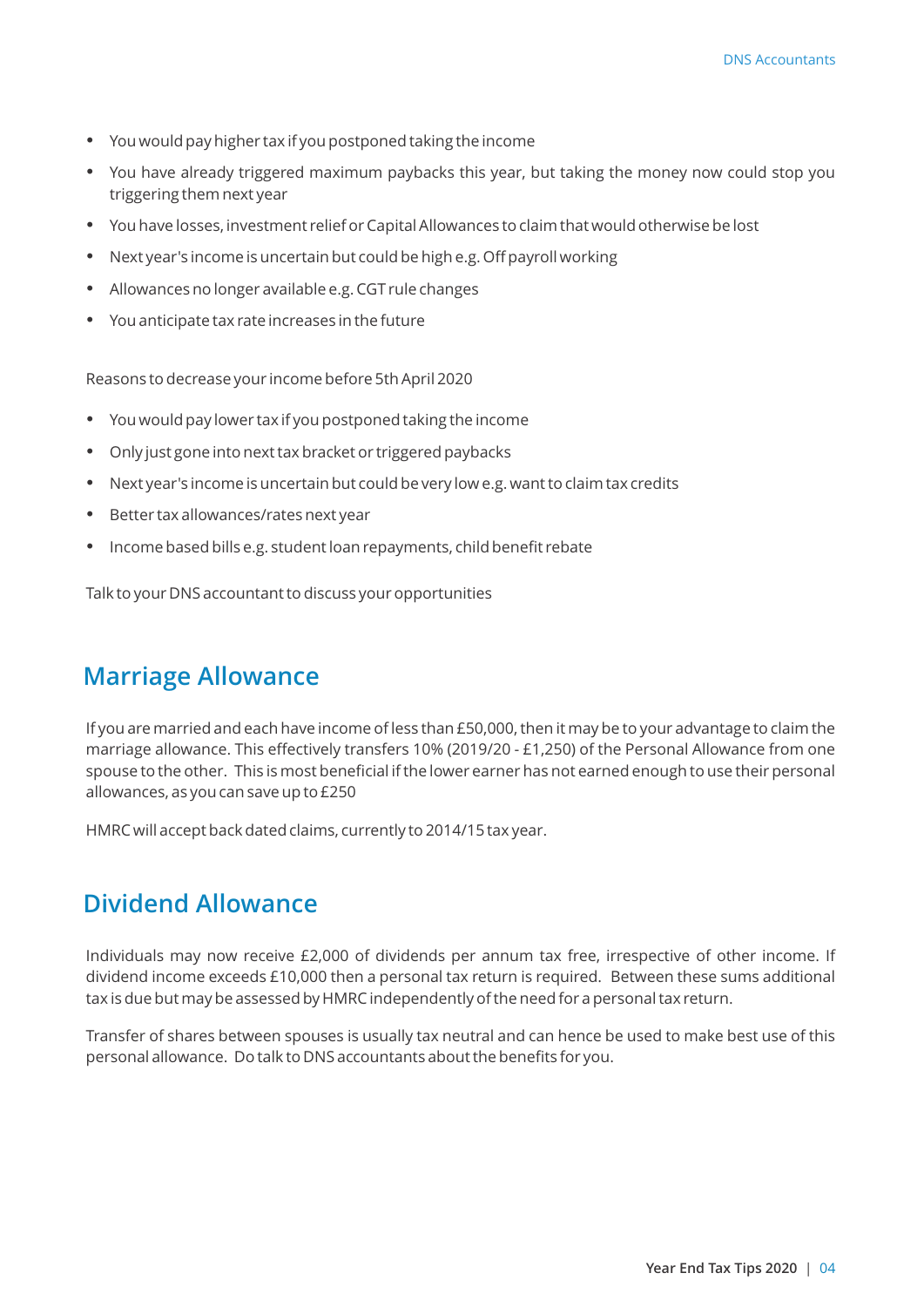#### **Personal Savings Allowance (PSA)**

Individuals may now earn a small amount of interest tax free This personal savings allowance is dependent on total level of income for the tax year.

| <b>Total Income level</b> | <b>PSA</b> |
|---------------------------|------------|
| Under £50,000             | £1,000     |
| £50,001 to £150,000       | £500       |
| Over £150,000             | Zero       |

This can be a useful way to be extract tax free funds if an individual has lent money to their company. The individual can charge interest to the company at the market rate.

However, the company must have had a reason to borrow, and the interest must be reported to HMRC and paid to the individual after deduction of basic rate tax. If you would like assistance with this then do contact DNS Accountants

#### **Capital Gains Allowances**

The lettings allowance of up to £40,000 per person, on sales of property that has once been your main home, is being abolished from April 2020 – so is it time to sell and save £22,400.

From April 2020 most property that you have not lived in for over 9 months, will be subject to capital gains tax - do talk to DNS accountants about your revised liabilities.

Tax on capital gains from the sale of property after 6th April 2020 will be reportable and payable within 30 days of sale. Tax on gains made before 5th April 2020 is not due until 31st January 2021. Another reason to sell early? But do be prepared.

Each year you can make up to £12,000 of capital gains tax free. Is your investment portfolio being managed to use this annual allowance? Regular selling and buying will use this tax free allowance and upgrade your base cost to reduce potential taxable gains on later sales.

If total of all capital gains in the year is less than £12,000, on sale proceeds of less than £48,000, then you do not need to report these on your personal tax return. This is a prime opportunity to sell some of those tricky investments that you would struggle to cost for a capital gains computation e.g. those with reinvested dividends, or you inherited.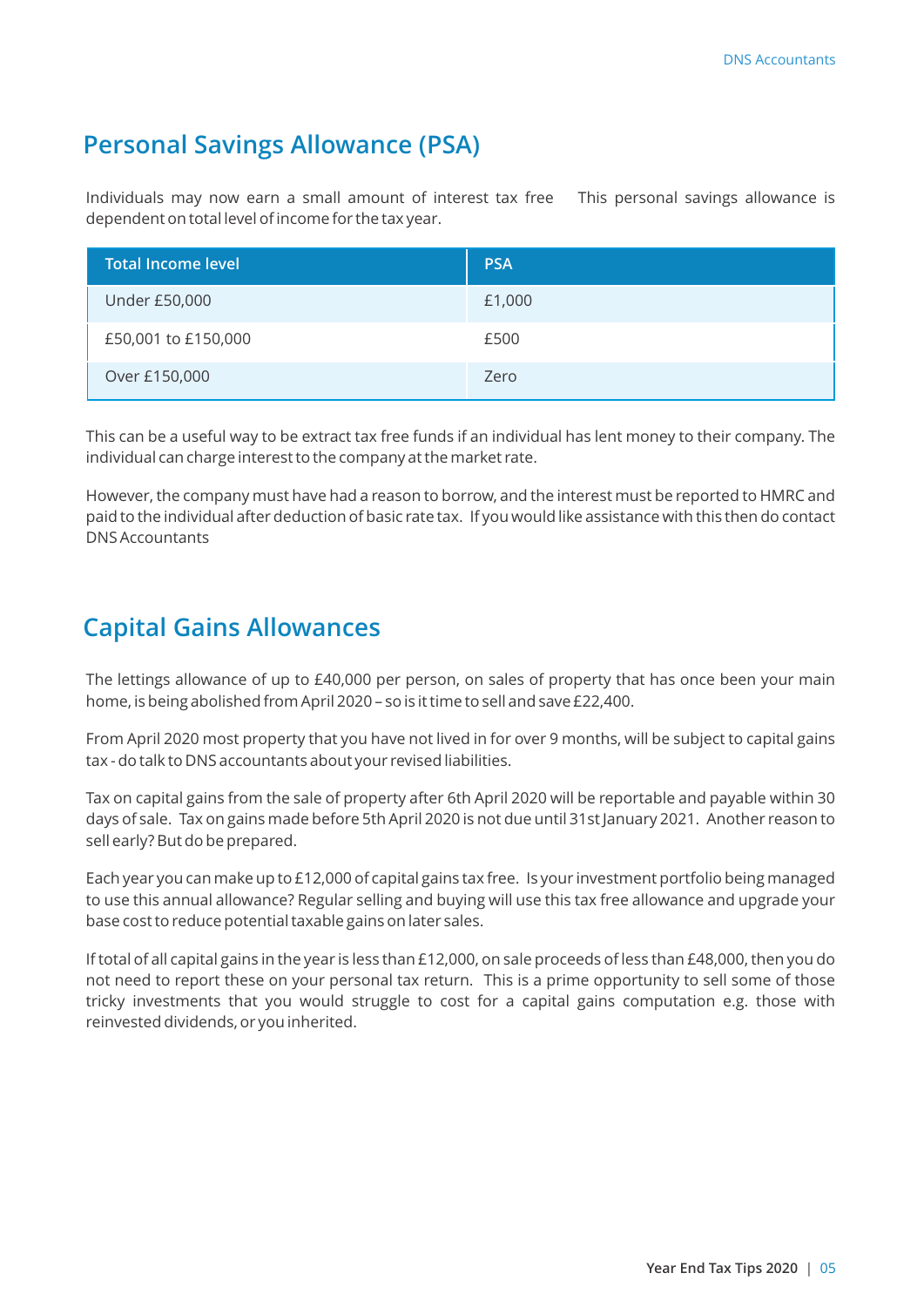#### **Capital Allowances**

Equipment purchased for business may qualify for 100% capital allowance (a deduction from taxable profits and hence a reduction in income) at time of first business use. Otherwise it may qualify for just 18% or less annual allowances. Hence planning the timing and nature of large purchases can be critical for tax bills.

- There are currently 100% allowances for energy or water saving plant or machinery, but these are due to stop in April 2020. HMRC has a list of qualifying products.
- There is currently 100% allowance for most purchases of plant and machinery (including vans & lorries) up to £1m – a temporary increase from £200,000 for the period 1st January 2019 to 31st December 2020. The problem is for those whose business year end is not 31st December – these limits are pro rata so the month of purchase may be critical. Do talk to DNS accountants about your plans.
- There are currently 100% allowances for purchases of new unused low or zero emission cars & new unused zero emission goods vehicles, but these are due to stop April 2021.

### **Pension Contributions**

Pension Contributions are a great way to reduce your tax bills while at the same time saving money for the future. Allowances are per annum - Currently £40,000 pa total for most people but can be as high as £120.000 or as low as £4,000 so do talk to an independent financial advisor.

Contributions via your employer, go into the pension fund tax and national insurance free.

When you personally contribute, HMRC adds basic rate tax relief direct to your fund. Higher rate relief is usually obtained via your personal tax return. This effectively gives you full income tax relief on your personal contribution, but not national insurance relief.

When you reach 55, you can start to make withdrawals; 25% of such withdrawals are tax free, only the remaining being taxed at your normal marginal tax rate at date of withdrawal.

A Small Self-Administered Scheme (SSAS) lets you get involved in choosing the investments too. Please contact DNS Accountants or your Independent Financial Advisor to learn more.

There are lifetime limits so if you have existing high value funds or expectations e.g. NHS or Teachers pension then please check these limits before you make any new contributions, as there can be hefty penalties if you exceed the caps by even £1.

#### **Gift Aid Donations**

Gift-Aid donations work in a similar way to pension contributions.

When you sign up to Gift-Aid you are advising the charity that you are a UK income tax payer. This enables the charity to obtain a basic rate tax refund on that donation. This increases every £100 you donate into £125.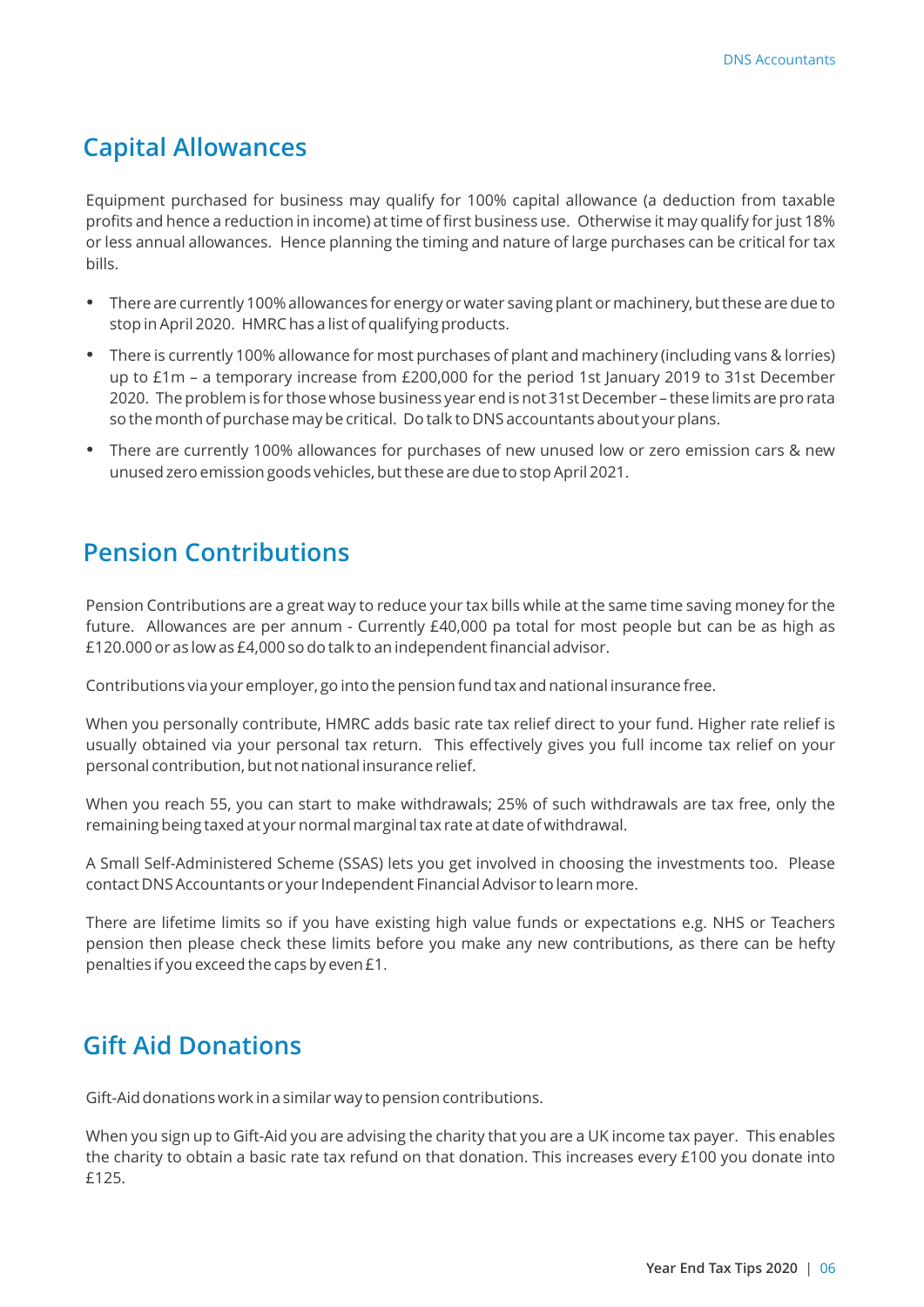You then put the donation on your personal tax return to get higher rate tax relief.

Do not forget donations to charity do not need to be cash – they could be items to a charity shop, shares or even excessive bids at a charity auction.

We do not however recommend donating your anticipated tax refunds to charity, as suggested by HMRC, because if HMRC make a mistake then the donation cannot be refunded.

#### **Inheritance Tax (IHT) - Lifetime Allowances**

Every individual has lifetime gift allowances – amounts they can give away without effecting their inheritance tax bill. As follows: -

- Annual exemption up to £3,000 (if you have not used last years allowance then you can use that this year too).
- Wedding exemption up to £1,000 per person (£2,500 for a grandchild or great grandchild, £5,000 for a child).
- "Normal Gifts out of income" exemption must happen regularly and not affect your standard of living e.g. regular Christmas or birthday presents or even a grandchild's school fees paid from a large monthly pension.
- Spouse exemption there is no limit on lifetime gifts between spouses who both live in the UK permanently.
- Assistance with another's living costs e.g. elderly relative.
- Donations to charity or political parties.
- $\bullet$  Small Gifts up to £250 per recipient per year (if not in receipt of one of the above).

Any gift that is not tax free when made, under one of the above, could incur inheritance tax, if you die within 7 years – so do use these allowances. The recording of significant gifts and loans is recommended, including terms and allowances being used.

#### **Individual Savings Accounts (ISAs)**

ISAs are a great way to save and invest money while saving taxes. Currently up to £20,000 can be put into ISAs annually, with any income or gains from such investments being tax free. Also, income from ISAs doesn't need to be declared on your personal tax return.

There are several types of ISA you can invest in:

- Cash ISA for investing cash
- Shares ISA for new or existing shares
- Combinations
- Special purpose ISAs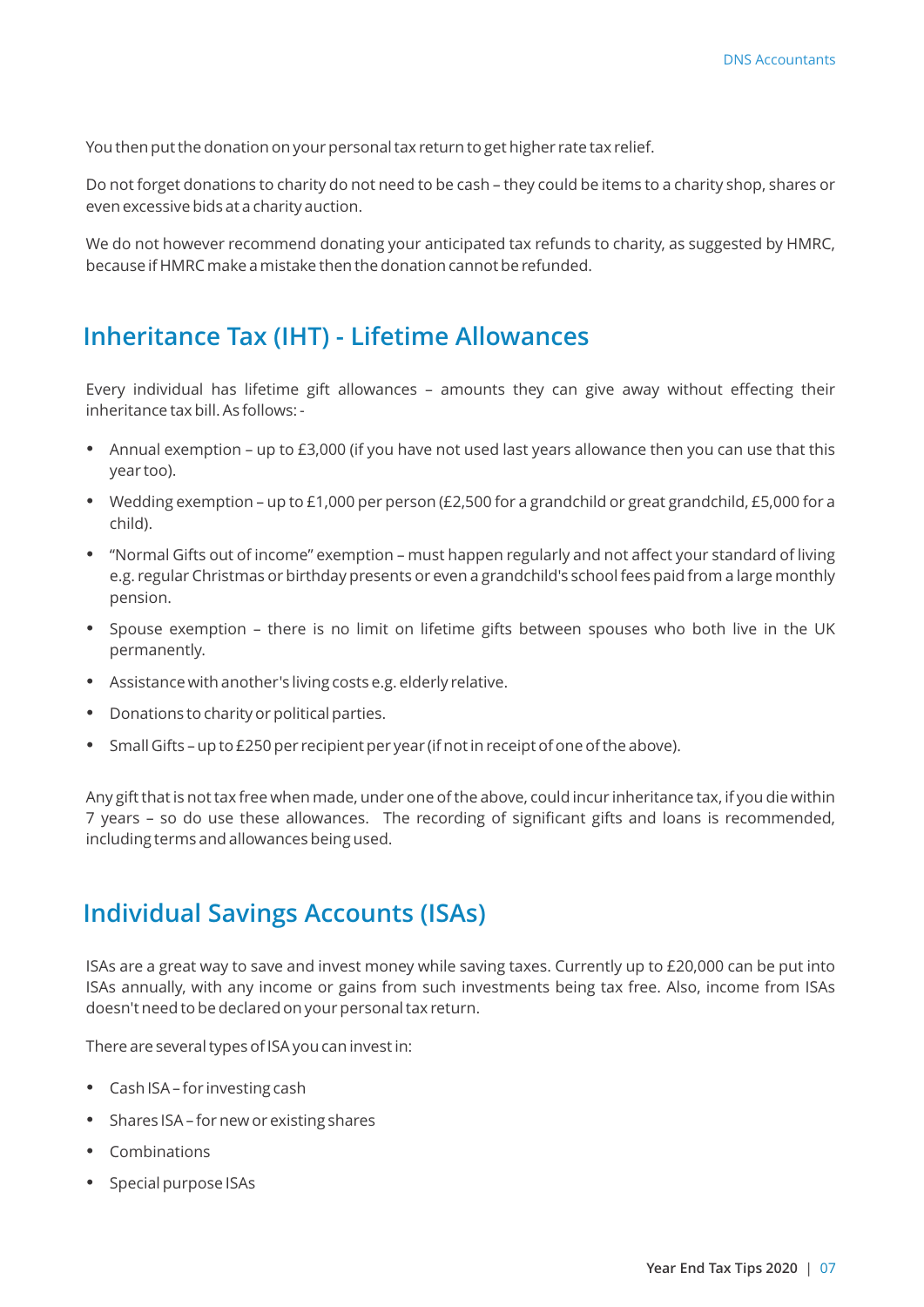#### **Lifetime ISA**

One special purpose ISA is a Lifetime ISA, intended for use to buy your first home or to save for later in life.

Special rules:-

- You must be aged 18 to 40 to open one.
- Up to £4,000 pa may be invested, until you're 50.
- The government will add a 25% bonus to savings deposits.
- There is a 25% penalty if you withdrawn the funds other than when:
	- ¢ Buying your first home, OR
	- ¢ Over aged 60 OR
	- ¢ Terminally ill, with less than 12 months life expectancy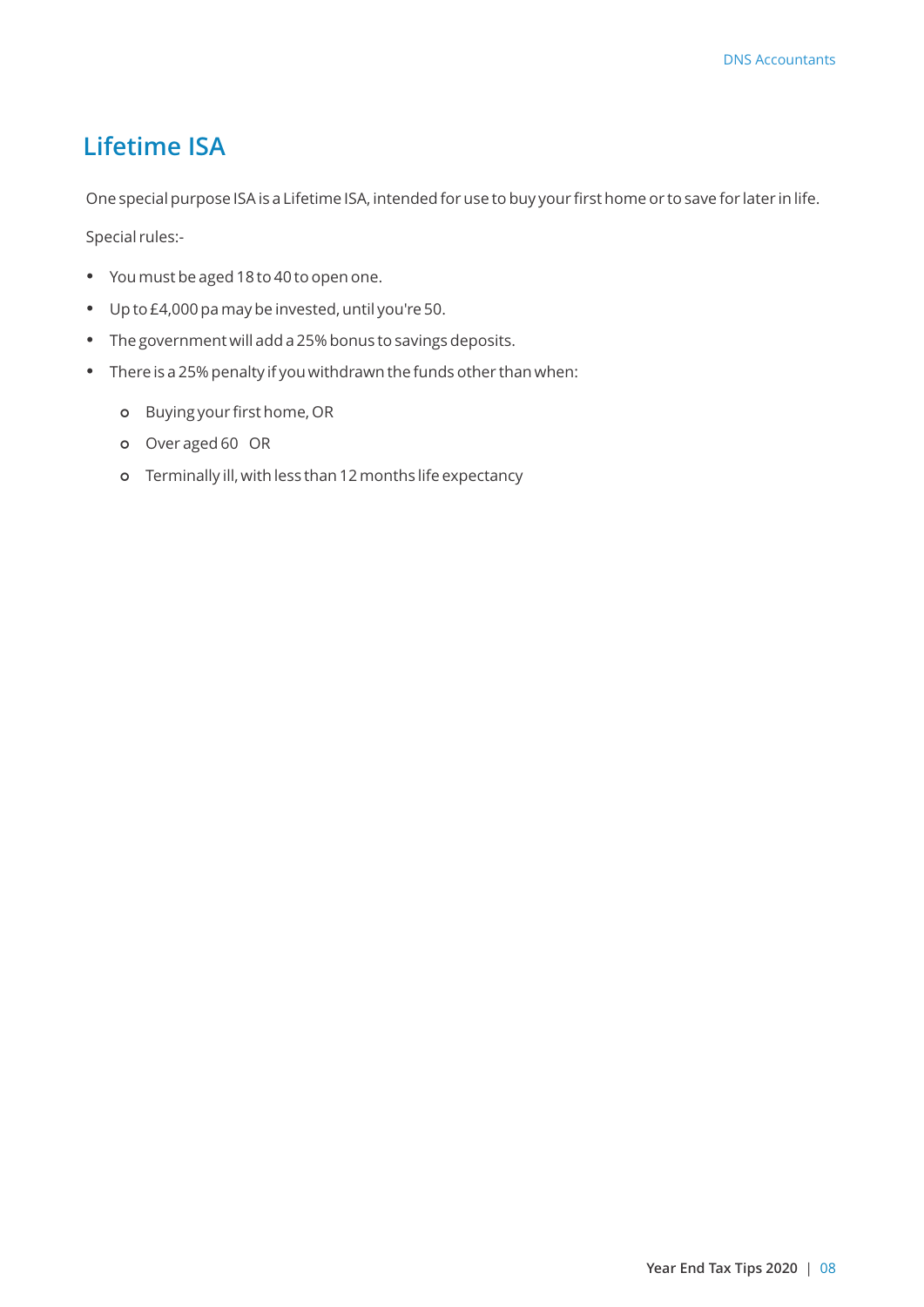## **Big Tax Bill?**

Facing a big tax bill, and have plenty of spare cash? Then how about considering one of HMRC investment schemes (EIS, SEIS, VCT). Upon investing in newly issued shares, for at least 3 years, investors may enjoy a whole raft of benefits including

- Income tax bill reduction (in current and or previous year) of 30% -50% of the amount invested,
- If the money you invest was from the sale of an asset, then there may be 50% tax reliefs or 100% tax deferment available for that gain too

Do contact DNS accountants or an Independent financial advisor to know more.